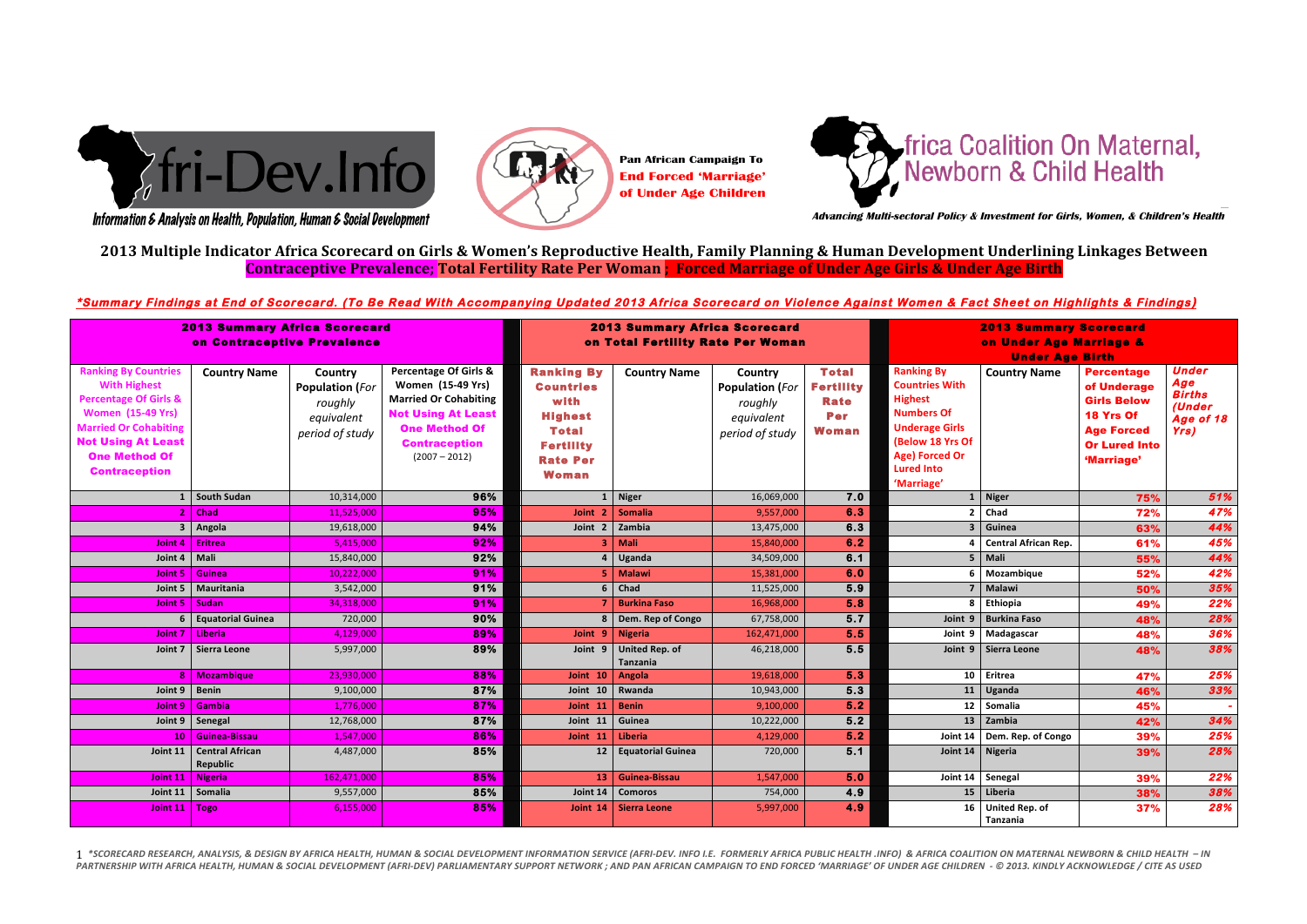| <b>2013 Summary Africa Scorecard</b><br>on Contraceptive Prevalence | <b>2013 Summary Africa Scorecard</b><br>on Total Fertility Rate Per Woman |                          |                                                                                                 |                   | <b>2013 Summary Scorecard</b><br>on Under Age Marriage &<br><b>Under Age Birth</b> |                       |                                                                     |                 |                                   |                                                                                       |                                                           |
|---------------------------------------------------------------------|---------------------------------------------------------------------------|--------------------------|-------------------------------------------------------------------------------------------------|-------------------|------------------------------------------------------------------------------------|-----------------------|---------------------------------------------------------------------|-----------------|-----------------------------------|---------------------------------------------------------------------------------------|-----------------------------------------------------------|
| (Contd) Ranking                                                     | <b>Country Name</b>                                                       | Population               | <b>Girls/Women Not</b><br><b>Using At Least</b><br><b>One Method Of</b><br><b>Contraception</b> | (Contd) Ranking   | <b>Country Name</b>                                                                | Population            | <b>Total</b><br><b>Fertility</b><br><b>Rate Per</b><br><b>Woman</b> | (Contd) Ranking | <b>Country Name</b>               | <b>Forced</b><br><b>Marriage of</b><br><b>Under Age</b><br><b>Girls (Under</b><br>18) | <b>Under</b><br>Age<br><b>Births</b><br><b>(Under 18)</b> |
|                                                                     | 12 Burkina Faso                                                           | 16,968,000               | 84%                                                                                             | Joint 15          | Gambia                                                                             | 1,776,000             | 4.8                                                                 | Joint 17        | Cameroon                          | 36%                                                                                   | 33%                                                       |
|                                                                     | 13   Dem. Rep. Congo                                                      | 67,758,000               | 83%                                                                                             | Joint 15          | <b>Mozambique</b>                                                                  | 23,930,000            | 4.8                                                                 | Joint 17        | Gambia                            | 36%                                                                                   | 23%                                                       |
| Joint $14$                                                          | Cote d'Ivoire                                                             | 20,153,000               | 82%                                                                                             | Joint 16          | Kenya                                                                              | 41,610,000            | 4.7                                                                 | Joint 18        | Cote d I'vore                     | 35%                                                                                   | 29%                                                       |
| Joint $14$   Niger                                                  |                                                                           | 16,069,000               | 82%                                                                                             | Joint 16          | Senegal                                                                            | 12,768,000            | 4.7                                                                 | Joint 18        | Mauritania                        | 35%                                                                                   | 19%                                                       |
|                                                                     | 15   Burundi                                                              | 8,575,000                | 78%                                                                                             | 17 <sup>1</sup>   | Madagascar                                                                         | 21,315,000            | 4.6                                                                 | Joint 19        | <b>Benin</b>                      | 34%                                                                                   | 23%                                                       |
|                                                                     | Joint 16   Cameroon                                                       | 20,030,000               | 77%                                                                                             | Joint 18          | <b>Central African Rep.</b>                                                        | 4,487,000             | 4.5                                                                 | Joint 19        | Gabon                             | 34%                                                                                   | 35%                                                       |
| Joint $16$                                                          | Djibouti                                                                  | 906,000                  | 77%                                                                                             | Joint 18          | Congo                                                                              | 4,140,000             | 4.5                                                                 | Joint 19        | Sao Tome &<br>Principe            | 34%                                                                                   | 25%                                                       |
|                                                                     | 17   Comoros                                                              | 754,000                  | 74%                                                                                             | Joint 18          | <b>Mauritania</b>                                                                  | 3,542,000             | 4.5                                                                 | Joint 19        | Sudan                             | 34%                                                                                   |                                                           |
|                                                                     | $18$ Ethiopia                                                             | 84,734,000               | 71%                                                                                             | Joint 19          | Cameroon                                                                           | 20,030,000            | 4.4                                                                 |                 | $20$ Congo                        | 33%                                                                                   | 29%                                                       |
|                                                                     | $19$ Uganda                                                               | 34,509,000               | 70%                                                                                             | Joint 19          | Eritrea                                                                            | 5,415,000             | 4.4                                                                 | 21 <sup>1</sup> | Zimbabwe                          | 30%                                                                                   | 21%                                                       |
|                                                                     | 20 Gabon                                                                  | 1,534,000                | 67%                                                                                             |                   | 20   Cote d'Ivoire                                                                 | 20,153,000            | 4.3                                                                 |                 | 22 Kenya                          | 26%                                                                                   | 26%                                                       |
| Joint 21   Ghana                                                    |                                                                           | 24,966,000               | 66%                                                                                             |                   | 21   Burundi                                                                       | 8,575,000             | 4.2                                                                 | Joint 23 Ghana  |                                   | 25%                                                                                   | 16%                                                       |
| Joint $21$                                                          | <b>United Republic of</b><br>Tanzania                                     | 46,218,000               | 66%                                                                                             | 22                | Ghana                                                                              | 24,966,000            | 4.1                                                                 | Joint 23   Togo |                                   | 25%                                                                                   | 17%                                                       |
|                                                                     | 22 Sao Tome and<br><b>Principe</b>                                        | 169,000                  | 62%                                                                                             | Joint $23$        | <b>Ethiopia</b>                                                                    | 84,734,000            | 4.0                                                                 | 24              | Guinea Bissau                     | 22%                                                                                   | 31%                                                       |
|                                                                     | 23 Madagascar                                                             | 21,315,000               | 60%                                                                                             | Joint 23   $Togo$ |                                                                                    | 6,155,000             | 4.0                                                                 | 25              | Lesotho                           | 19%                                                                                   | 13%                                                       |
| 24 <sub>1</sub>                                                     | <b>Zambia</b>                                                             | 13,475,000               | 59%                                                                                             |                   | 24   Djibouti                                                                      | 906,000               | 3.7                                                                 |                 | Joint 26 Burundi                  | 18%                                                                                   | 11%                                                       |
| 25                                                                  | Congo                                                                     | 4,140,000                | 55%                                                                                             |                   | 25   Sao Tome &<br>Principe                                                        | 169,000               | 3.6                                                                 | Joint 26 $ $    | <b>Cape Verde</b>                 | 18%                                                                                   | 22%                                                       |
| Joint 26   Kenya                                                    |                                                                           | 41,610,000               | 54%                                                                                             |                   | 26   Swaziland                                                                     | 1,203,000             | 3.3                                                                 | 27              | Egypt                             | 17%                                                                                   | 7%                                                        |
| Joint 26   Malawi                                                   |                                                                           | 15,381,000               | 54%                                                                                             | Joint 27          | Gabon                                                                              | 1,534,000             | 3.2                                                                 | 28              | <b>Morocco</b>                    | 16%                                                                                   | 8%                                                        |
|                                                                     | $27$ Lesotho                                                              | 2,194,000                | 53%                                                                                             | Joint 27          | <b>Namibia</b>                                                                     | 2,324,000             | 3.2                                                                 | 29              | Rwanda                            | 13%                                                                                   | 5%                                                        |
|                                                                     | $28$ Rwanda                                                               | 10,943,000               | 48%                                                                                             | Joint 27          | Zimbabwe                                                                           | 12,754,000            | 3.2                                                                 |                 | 30 Namibia                        | 9%                                                                                    | 17%                                                       |
|                                                                     | 29 Botswana                                                               | 2,031,000                | 47%                                                                                             |                   | $28$ Lesotho                                                                       | 2,194,000             | 3.1                                                                 |                 | 31 South Africa                   | 6%                                                                                    | 15%                                                       |
|                                                                     | 30 Namibia                                                                | 2,324,000                | 45%                                                                                             |                   | Joint 29   Botswana                                                                | 2,031,000             | 2.7                                                                 |                 | Joint 32   Djibouti               | 5%                                                                                    |                                                           |
|                                                                     | 31 Zimbabwe                                                               | 12,754,000               | 41%                                                                                             | Joint 29   Egypt  |                                                                                    | 82,537,000            | 2.7                                                                 |                 | Joint 32   Swaziland              | 5%                                                                                    | 22%                                                       |
| Joint 32 Egypt                                                      |                                                                           | 82,537,000               | 40%                                                                                             |                   | $30$ Libya                                                                         | 6,423,000             | 2.5                                                                 |                 | 33 Algeria                        | 2%                                                                                    |                                                           |
| Joint $32$                                                          | <b>South Africa</b>                                                       | 50,460,000               | 40%                                                                                             |                   | 31   South Africa                                                                  | 50,460,000            | 2.4                                                                 |                 | Angola                            | N/Av                                                                                  |                                                           |
|                                                                     | Joint 32   Tunisia                                                        | 10,594,000<br>35,980,000 | 40%<br>39%                                                                                      |                   | 32 Cape Verde<br>Joint 33   Algeria                                                | 501,000<br>35,980,000 | 2.3<br>2.2                                                          |                 | <b>Botswana</b><br><b>Comoros</b> | <b>N/Av</b><br>N/Av                                                                   |                                                           |
|                                                                     | Joint 33   Algeria<br>Joint 33   Cape Verde                               | 501,000                  | 39%                                                                                             |                   | Joint 33   Morocco                                                                 | 32,273,000            | 2.2                                                                 |                 | <b>Equatorial Guinea</b>          | <b>N/Av</b>                                                                           |                                                           |
|                                                                     | 34   Swaziland                                                            | 1,203,000                | 35%                                                                                             |                   | 34   Tunisia                                                                       | 10,594,000            | 2.0                                                                 |                 | Libya                             | <b>N/Av</b>                                                                           |                                                           |
|                                                                     | 35   Morocco                                                              | 32,273,000               | 33%                                                                                             |                   | 35   Mauritius                                                                     | 1,307,000             | 1.6                                                                 |                 | <b>Mauritius</b>                  | <b>N/Av</b>                                                                           |                                                           |
|                                                                     | 36   Mauritius                                                            | 1,307,000                | 24%                                                                                             |                   | <b>Seychelles</b>                                                                  | 87,000                | <b>N/Av</b>                                                         |                 | <b>Seychelles</b>                 | <b>N/Av</b>                                                                           |                                                           |
|                                                                     | Libya                                                                     | 6,423,000                |                                                                                                 |                   | <b>South Sudan</b>                                                                 | 10,314,000            | N/Av                                                                |                 | <b>South Sudan</b>                | <b>N/Av</b>                                                                           |                                                           |
|                                                                     | <b>Seychelles</b>                                                         | 87,000                   |                                                                                                 |                   | Sudan                                                                              | 34,318,000            | <b>N/Av</b>                                                         |                 | Tunisia                           | N/Av                                                                                  |                                                           |

2 \*SCORECARD RESEARCH, ANALYSIS, & DESIGN BY AFRICA HEALTH, HUMAN & SOCIAL DEVELOPMENT INFORMATION SERVICE (AFRI-DEV. INFO I.E. FORMERLY AFRICA PUBLIC HEALTH .INFO) & AFRICA COALITION ON MATERNAL NEWBORN & CHILD HEALTH – PARTNERSHIP WITH AFRICA HEALTH, HUMAN & SOCIAL DEVELOPMENT (AFRI-DEV) PARLIAMENTARY SUPPORT NETWORK ; AND PAN AFRICAN CAMPAIGN TO END FORCED 'MARRIAGE' OF UNDER AGE CHILDREN - © 2013. KINDLY ACKNOWLEDGE / CITE AS USED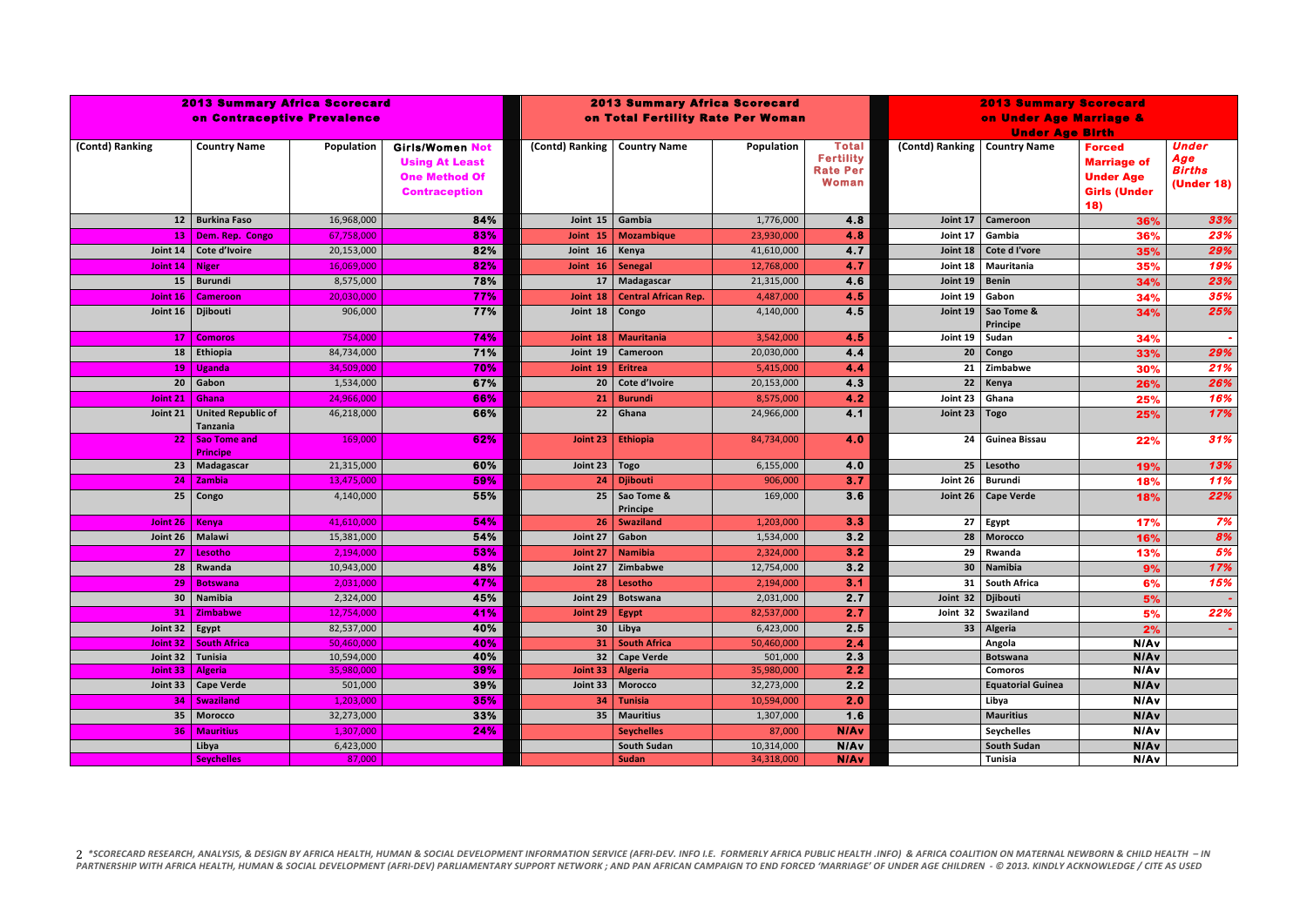# Findings & Highlights From 2013 Multiple Indicator Africa Scorecard on Girls & Women's Reproductive Health, Family Planning & Human Development Featuring – **Contraceptive Prevalence; Total Fertility; Forced Marriage of Under Age Girls & Under Age Birth**

Contraceptive Prevalence: (i.e. Percentage of women of reproductive age who are using - or whose partner is using - a contraceptive method at a given point in time. Usually measured for airls or women aged 15-49 *married or living with a partner*):

- **The 10 African countries with highest contraceptive prevalence are**: Mauritius 76%; Morocco 67%; Swaziland 65%, Cape Verde 61%; Algeria 61%; Tunisia 60%; South Africa 60%; Egypt 60%; Zimbabwe 59%; and Namibia 55% I.E. where between 76% and 55% of girls / women **use at least one form** of contraception.
- The 10 countries globally with highest contraceptive prevalence are: Norway 88%; China 85%; UK 84%; Costa Rica 82%; Brazil 81%; South Korea 80%; Russia 80%; Thailand 80%; Iran 79%; Paraguay 79%; and US 79%;
- The 10 African countries with lowest contraceptive prevalence are: South Sudan 4%; Chad 5%; Angola 6%; Eritrea 8%; Mali 8%; Guinea 8%; Mauritania 9%; Sudan 9%; Equatorial Guinea 10%; Liberia 11%; Sierra Leone 11%; Mozambique 12%; Benin 13%; Gambia 13%; Senegal 13%; Guinea-Bissau 14% **- i.e. between 96% and 86% of girls / women are not using** at least one form of contraception.
- **Globally, 35 of the countries with the 50 joint lowest contraceptive prevalence** are African countries
- All ECOWAS countries except Cape Verde and Ghana are included in the joint 15 countries with the lowest contraceptive prevalence (i.e. where the lowest number of girls / women are using at least one form of contraception. (i.e. between 78% and 92% of girls / women are **not using** at least one form of contraception in 13 ECOWAS countries)
- **By comparison more women in Afghanistan (21%) use at least one form of contraception than in all ECOWAS countries except Cape Verde and Ghana**.
- Core North African countries (Morocco, Algeria, Tunisia, Egypt) collectively have the highest sub regional contraceptive prevalence in Africa of 60% to 67%. (i.e. where the most number of girls / women are using at least one form of contraception).
- **Africa region has the lowest average contraceptive prevalence of 27%;** by comparison Europe is 71%; Americas 74%; and Western Pacific 80%
- Access to family planning *l* contraception information and services is an indicator of human development potential of girls *l* women in terms of having fewer and better spaced children, achieving higher education, having better jobs, productivity and higher income per capita.
- (Allowing for 4 countries where there is no data) **32 African countries where 25% to 75% of under age girls are forced into marriage include 28 of the African countries where 50% to 100% of girls / women do not have access to contraception. i.e. a key factor in lack of access to family planning / contraception is forced marriage of under age girls - which in turn results in high under age birth,** high total fertility rate per woman, and higher maternal death risk.

Total Fertility Rate Per Woman (i.e. Average number of children that would be born per woman if all women in a country lived to the end of their childbearing years - and have children according to a given fertility rate at each age. Total fertility rate is a more direct measure of the level of fertility than the birth rate, since it refers to births per woman. Total fertility rate indicates the potential for population change in a country children per woman is considered the replacement rate for a population, resultina in relatively stable total population numbers. Rates below two children per woman indicate populations decreasina in size and arowina older. *Rates* above two children per woman indicate populations growing in size and whose median age is declining.)

- The 10 African countries with joint highest total fertility rate per woman are Niger 7.0; Somalia 6.3; Zambia 6.3%; Mali 6.2%; Uganda 6.1; Malawi 6.0; Chad 5.9; Burkina Faso 5.8; Dem. Rep of Congo; 5.7; Nigeria 5.5; United Rep. of Tanzania 5.5; Angola 5.3; and Rwanda 5.3 **(Niger has the highest reported total fertility rate in the world at 7.0)**.
- Even allowing for other factors such as low numbers of / wrong mix of health workers and weak health systems; long conflict / slow post conflict recovery and HIV the countries with highest total fertility **rates per woman globally are also more likely to be in the highest maternal death risk / high maternal mortality category**
- **Globally, 40 of the countries with the 50 joint highest fertility rate per woman** are African
- The 10 African countries with ioint lowest total fertility rate per woman are Lesotho 3.1: Botswana 2.7: Egypt 2.7: Libya 2.5: South Africa 2.5: Cape Verde 2.3: Algeria 2.2: Morocco 2.2: Tunisia 2.0: Mauritius 1.6.
- All ECOWAS Countries except Cape Verde are in the group of countries with highest total fertility rate per woman of 4.0 to 7.0. (Nigeria Africa's most populous country has a total fertility rate per woman of 5.5)